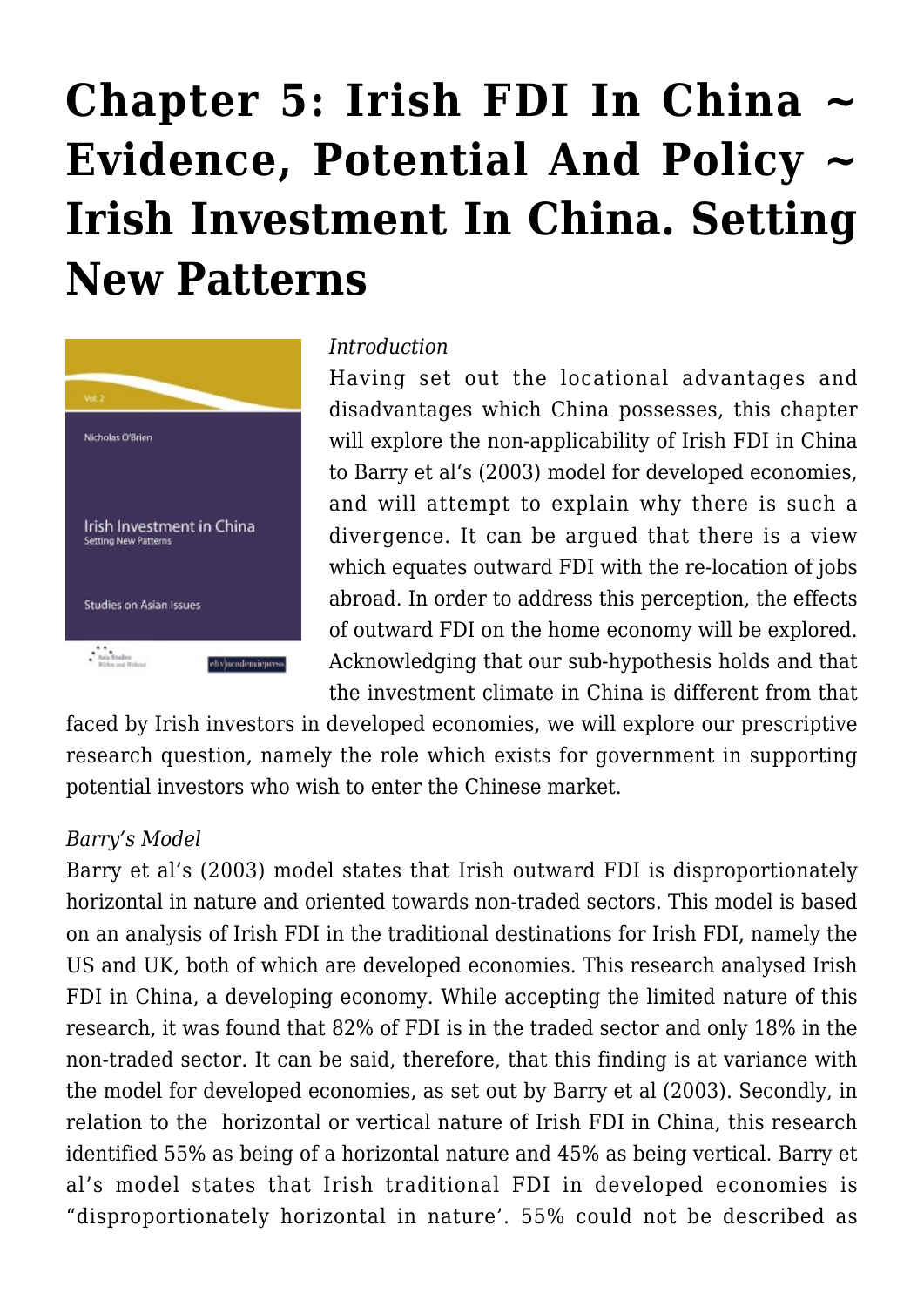'disproportionately horizontal'. Accordingly, this finding also deviates from Barry et al's model. Accepting the difficulty of measuring the true level of horizontal versus vertical FDI, as highlighted in the literature review, the figure of 55% is below the level of 70% which Moosa (2002) contends may be the general order of horizontal FDI. This points to the level of horizontal Irish FDI in China being somewhat lower than the norm and not as strong as would have been anticipated had it been in accordance with Barry et al's model.

We can say that this research indicates that the current wave of Irish FDI in China is predominately in the traded sector and marginally horizontal in nature. Accepting that the sample size for this research is limited, it is nevertheless an

accurate reflection of current investment patterns by Irish MNEs in China.

Table 5: A comparison of Irish investment in the US and China by sectoral composition (in percentage terms)

| Sector                            | Irish Investment<br>in China(rounded) | Irish Investment<br>in the US |
|-----------------------------------|---------------------------------------|-------------------------------|
| Food, drink and agribusiness      | 20                                    | 17.5                          |
| Print, paper and publishing       | IO                                    | 16.2                          |
| IT, telecoms and electronics      | 20                                    | 4.0                           |
| Chemical and pharmaceuticals      | īΟ                                    | 9.5                           |
| Other manufacturing               | 20                                    | 5.8                           |
| Construction, property            | IO                                    | 22.2                          |
| Financial services                | o                                     | 22.5                          |
| Services (consulting, retail etc) | IO                                    | 2.3                           |
| Total                             | 100.0                                 | 100.0                         |
|                                   |                                       |                               |

Table 5: A comparison of Irish investment in the US and China by sectoral composition (in percentage terms)

# *Irish FDI in China and Barry's Model*

It is also interesting to examine whether the limited Irish investment in China diverges or conforms to the sectoral composition identified by Barry et al (2003) for developed economies. Using the categorisation of Irish investment in the US put forward by Barry et al (*see table 3 in previous chapter*), the following comparisons can be made (*Table 5*):

The percentage for food, print and chemicals is not greatly different between both categories. IT, telecoms and electronics are considerably more important in the case of China. Significant deviations can be identified in 'other manufacturing', financial services and construction to a lesser degree. Notably, the Irish financial service sector is absent from China. Again acknowledging the small sample size of this research, current Irish investment trends into China show a divergence from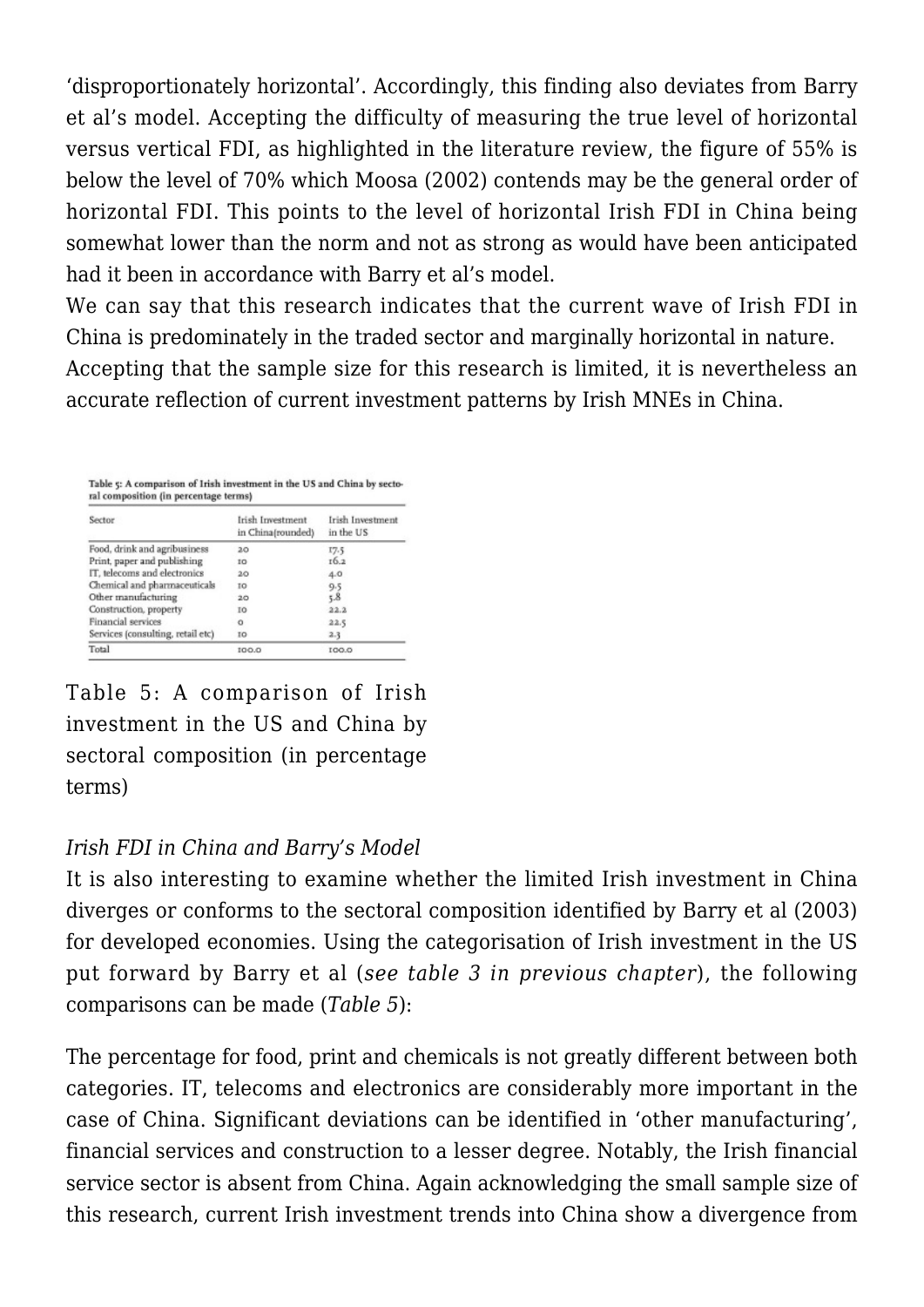patterns identified for investment in the US.

Why then does Irish FDI deviate from Barry et al's model and also diverge in sectoral composition from that identified in traditional destinations for Irish outward FDI? There may be several possible explanations.

Recalling that firms invest abroad because they possess ownership and internalisation advantages, Barry et al (2003) suggest that R&D and superior product differentiation through advertising are generally found to be the most important firm-specific assets associated with multinationality; but Irish MNEs do not appear to follow the standard pattern associated with multinationality. Instead, they propose that the predominant proprietary assets which Irish firms possess are in the fields of management and expertise, mainly in non-traded sectors. However, this research found that the composition of Irish MNEs investing in China is largely in the traded sector. It is possible, therefore, that because the expertise of Irish MNEs largely lies in the non-traded sector, this is inhibiting current levels of FDI in China, given the largely manufacturing and traded nature of the Chinese economy at this point in time.

Secondly, the structure of the Irish economy can be broadly defined as highvalue output with little high-volume low-value manufacturing. (This results from the relatively high cost structure of the economy, as compared with developing economies). While Barry et al point out that the Investment Development Path hypothesis is silent on the distinction between vertical and horizontal FDI, they claim that as production costs rise there is an incentive for domestic firms to engage in vertical FDI, moving labour-intensive components to countries with a locational advantage in low-cost labour. This opportunity was identified by a very limited number of Irish MNEs. While China's low wage cost environment may facilitate some Irish investment, market opportunity remains the primary investment objective.

Barry et al point to a large increase in outward investment by Irish firms in the US in hi-tech sectors such as information technology and the pharmaceutical industries. There has been limited investment by the Irish information technology industry in China and none by the pharmaceutical industry. IPR is a substantial component of ownership advantage in both of these industries. This research identified the risk to intellectual property rights (IPR) which investing in China may pose. This view was reflected not only among Irish MNEs which have invested in China, but also among executives of Irish MNEs which have invested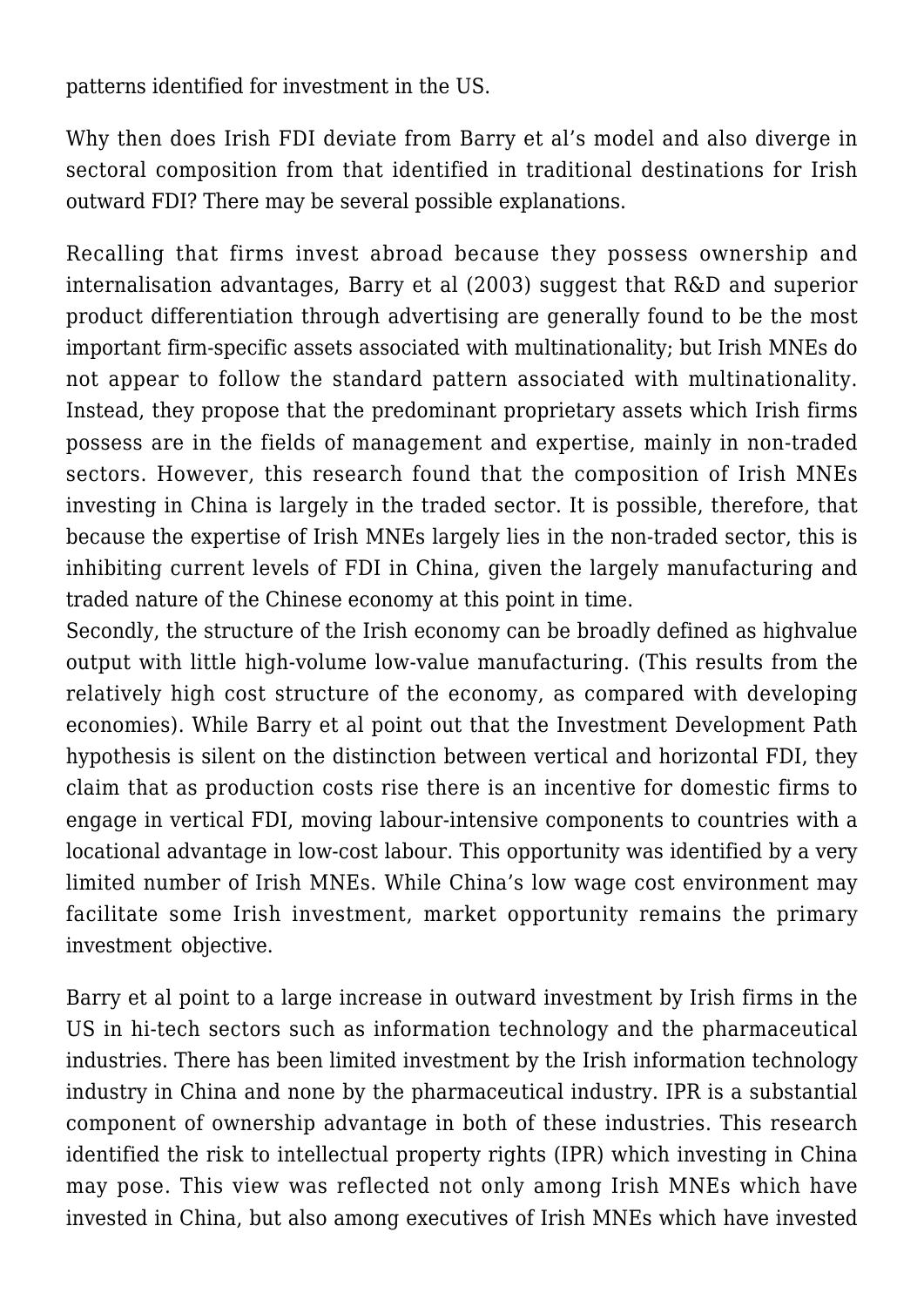in Eastern Europe. The threat to IPR was identified by the latter category as the most significant reason not to invest in China. The absence of predictable contract law was also cited. This was also evidenced by Irish investors in China in the food and chemical industries in China. Therefore, the information technology and the pharmaceutical industries may not be willing to commit to China until they are assured that their primary ownership advantage, namely IPR, will be adequately protected.

A factor possibly underlying the high level of investment in traded sectors may be the rapid emergence of China's consumer base. In the case of China, the development of a critical mass of high-spending consumers has occurred in a relatively short period of time. It is possible that indigenous firms have not developed adequately to respond to the demands of consumers. However, with the focus in Irish industry on the service sector, Irish firms may not be well placed to take advantage of current consumer trends in China. A fifth possible explanation is that China's service sector is in the early stages of development, whereas this represents a strong component of Irish industry. Therefore an explanation for the divergence in Irish investment in China from that identified by Barry et al for developed economies could be that it is the Irish manufacturing sector which is predominately investing in China, as against in developed economies.

The reasons advanced for the divergence between the results of this research and that of Barry et al (2003) point to the under-developed service sector, the lack of respect for legal norms, and the large manufacturing component in the Chinese economy. Du Pont (2000) has identified the emergence of the service and construction sectors. This may present additional locational advantages for Irish investors. By analysing industries in which Irish MNEs possess ownership and internalisation advantages it would be possible to identify which sectors may be keen to exploit China's locational advantage in the coming years.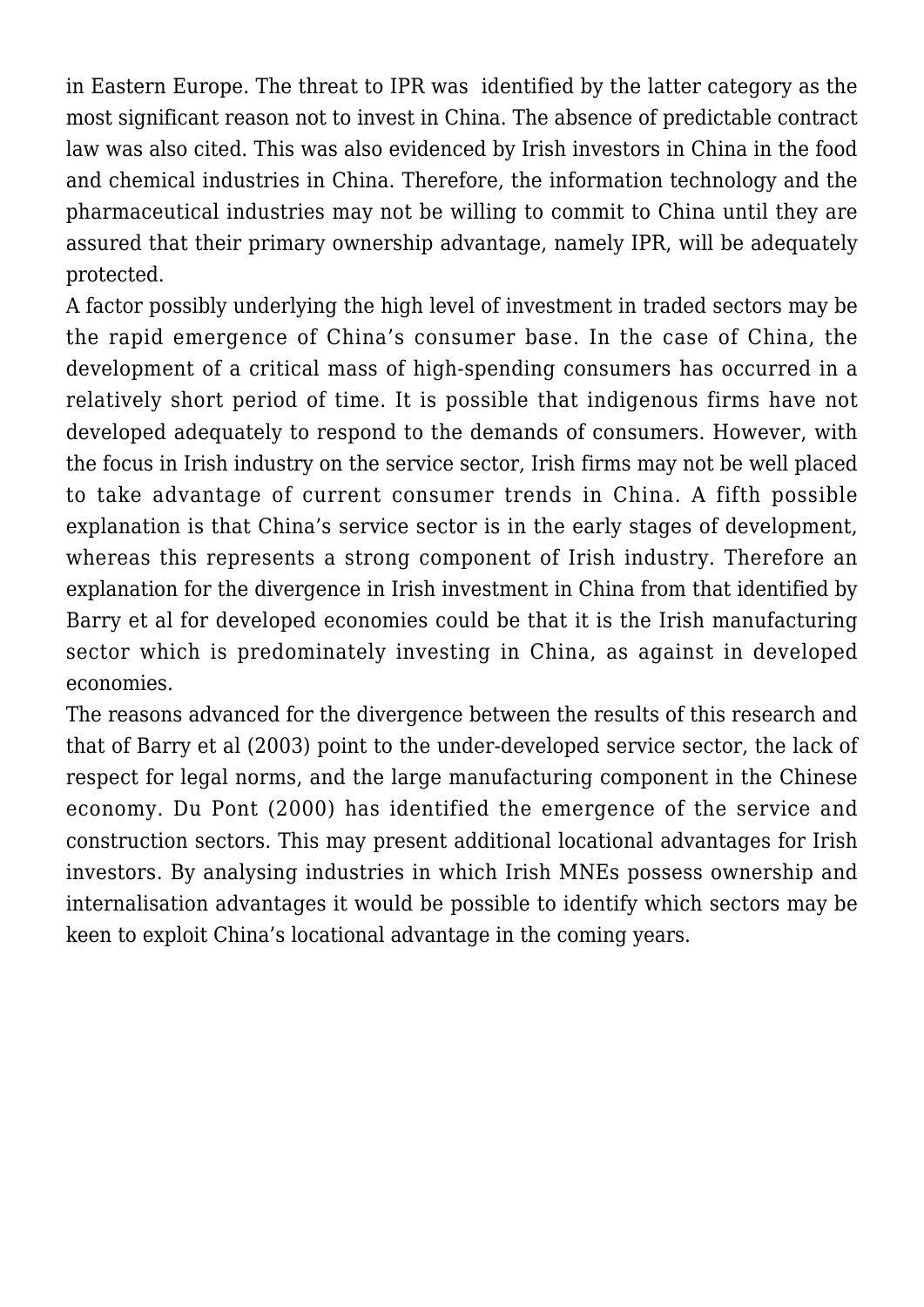Table 6: Asia Strategy - Targeted Sectors

| <b>Economic Sectors</b>                                        | Targeted Asian Priority Countries                                                                                    |  |
|----------------------------------------------------------------|----------------------------------------------------------------------------------------------------------------------|--|
| <b>SERVICES EXPORTS</b>                                        |                                                                                                                      |  |
| <b>Information Technologies</b>                                | Japan, Korea, China, Singapore, Malaysia, Thailand<br>Vietnam, India, Australia/NZ                                   |  |
| <b>Telecoms Applications</b>                                   | Japan, Korea, China, Singapore, India, Australia/<br>NZ.                                                             |  |
| Financial Software and Services                                | Singapore, India, Australia, New Zealand, China                                                                      |  |
| eLearning                                                      | China, India Australia/NZ                                                                                            |  |
| <b>Education Services</b>                                      | China, Korea, China, India, Malaysia, Singapore,<br>Australia/NZ                                                     |  |
| <b>Construction Services</b>                                   | Japan, Korea, China, India                                                                                           |  |
| <b>Consultancy Services</b>                                    | China, India                                                                                                         |  |
| Security, Biometrics                                           | Others - for example, Aviation, Japan, Korea, China, Singapore, Malaysia, Thailand,<br>Vietnam, India. Australia/NZ. |  |
| <b>GOODS EXPORTS</b>                                           |                                                                                                                      |  |
| Healthcare<br>Devices<br>and<br>Pharmaceuticals                | China, Japan, India                                                                                                  |  |
| Biotechnology                                                  | Japan                                                                                                                |  |
| Machinery<br>Agricultural<br>and<br>Veterinary Pharmaceuticals | Australia/NZ, Korea,                                                                                                 |  |
| Electronics and Industrial Goods                               | Japan, China, India                                                                                                  |  |
| <b>Consumer Products</b>                                       | Japan. Australia/NZ                                                                                                  |  |
| Nanotechnology                                                 | <b>Japan</b>                                                                                                         |  |
| Food, Drink and Seafood                                        | Japan, China, Hong Kong and other Asian markets                                                                      |  |

Note: Although Australia/NZ are not included in the Asia Strategy, they are included in the above chart.

## Table 6: Asia Strategy – Targeted **Sectors**

Note: Although Australia/NZ are not included in the Asia Strategy, they are included in the above chart. Source: Government of Ireland (2005)

#### *The Potential for Irish Investment*

The Government of Ireland's (2005) Asia Strategy provides assistance is seeking to identify which sectors of the Irish economy are likely to possess the ownership and internalisation advantages required to exploit China's locational advantages and overcome potential locational disadvantages. While the focus of the Asia Strategy is trade, it can be argued that these sectors are also likely to succeed in the investment domain, given the strong relationship between trade and investment. *Table 6* sets out the Government's recommendation as to which sectors of the economy should intensify their efforts in particular Asian economies.

The major sectors highlighted for the Chinese market in the goods sectors are healthcare devices, electronics, and food, drink and seafood. In the services sector, the categories are information technology, telecoms, financial software, education, and construction. Of these, Irish MNEs have already invested in the electronics, food, information technology and construction categories. In the case of the four remaining sectors, non-Irish MNEs were included in this research so as to capture the experience and perceptions of executives from all eight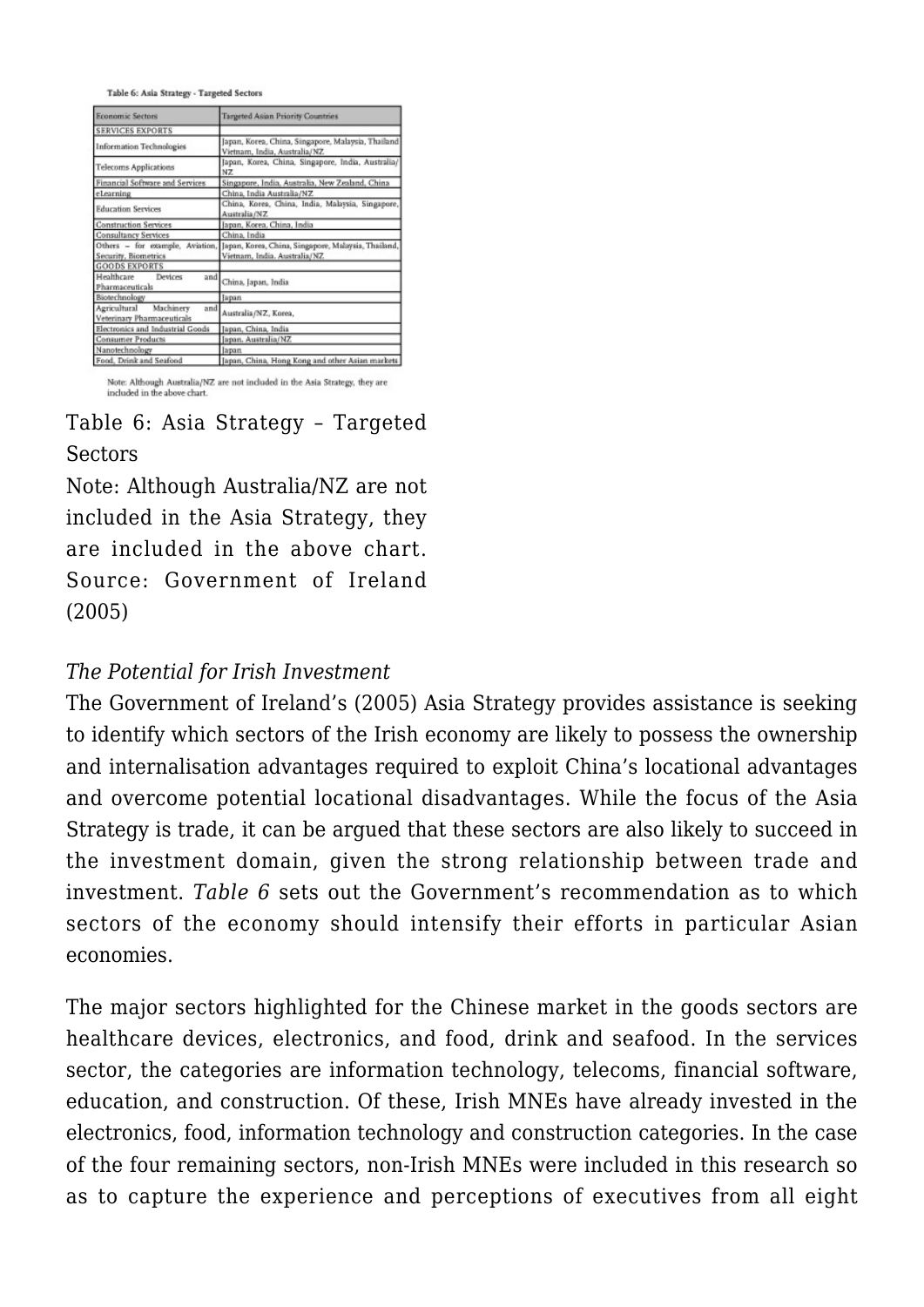industrial sectors which are suggested as target sectors for developing economic links with China. The following section will consider issues of note raised by the executives from these industries and potential areas for investment will be highlighted. However, an in-depth analysis of the sectoral opportunities for investors lies outside the scope of this research.

Within the goods sector, the need to strengthen IPR protection was identified as a locational challenge by the executives from the electronics and food sectors. The food MNEs which have invested in China have decided to participate in the business-to-business sector and not the retail sector. They identified this as a stronger means of protecting intellectual property and also recognised the high cost of entry barriers to the retail market in terms of advertising costs. One food sector executive also spoke of the MNE's plan to service the market in the west coast of the US from its Chinese plant rather than from Europe, which is what it does at present. This locational advantage for European investors was not highlighted in the literature on European investment in China. A food sector executive also spoke of the lack of national treatment. The electronics executive identified the critical mass of electronic MNEs in China as a key consideration in deciding to invest.

Barry et al (2003) point to the increase in the number of Irish IT MNEs investing abroad since 2000. This research identified a divergence of views between the executives of the Irish and the non-Irish IT MNEs, with the former citing IPR risk as being at the same level as in other markets, whereas the latter spoke of the significant risk which IPR violation poses. An executive of an Irish IT MNE which has invested in Eastern Europe cited the potential risk to IPR as a reason for not investing in China. McDonnell (1992) argues that if a sufficient return accrues to the parent firm to compensate for this risk, then the location of R&D overseas is deemed worthwhile. It would appear that if a firm is manufacturing retail software in China, there is a potential risk of IPR violation. This risk is reduced when the MNE operates in the business-to-business sector exclusively.

There is currently no Irish investment in the telecoms sector in China. There is a high level of state control in the telecommunications industry. 'As the reform of state-owned telecoms continue, the market is not creating opportunity for foreign actors as understood under China's WTO commitments'. (European Union Chamber of Commerce in China, 2005: 223) The fixed line and mobile network is state owned and there is scope for investors in the telecoms equipment sector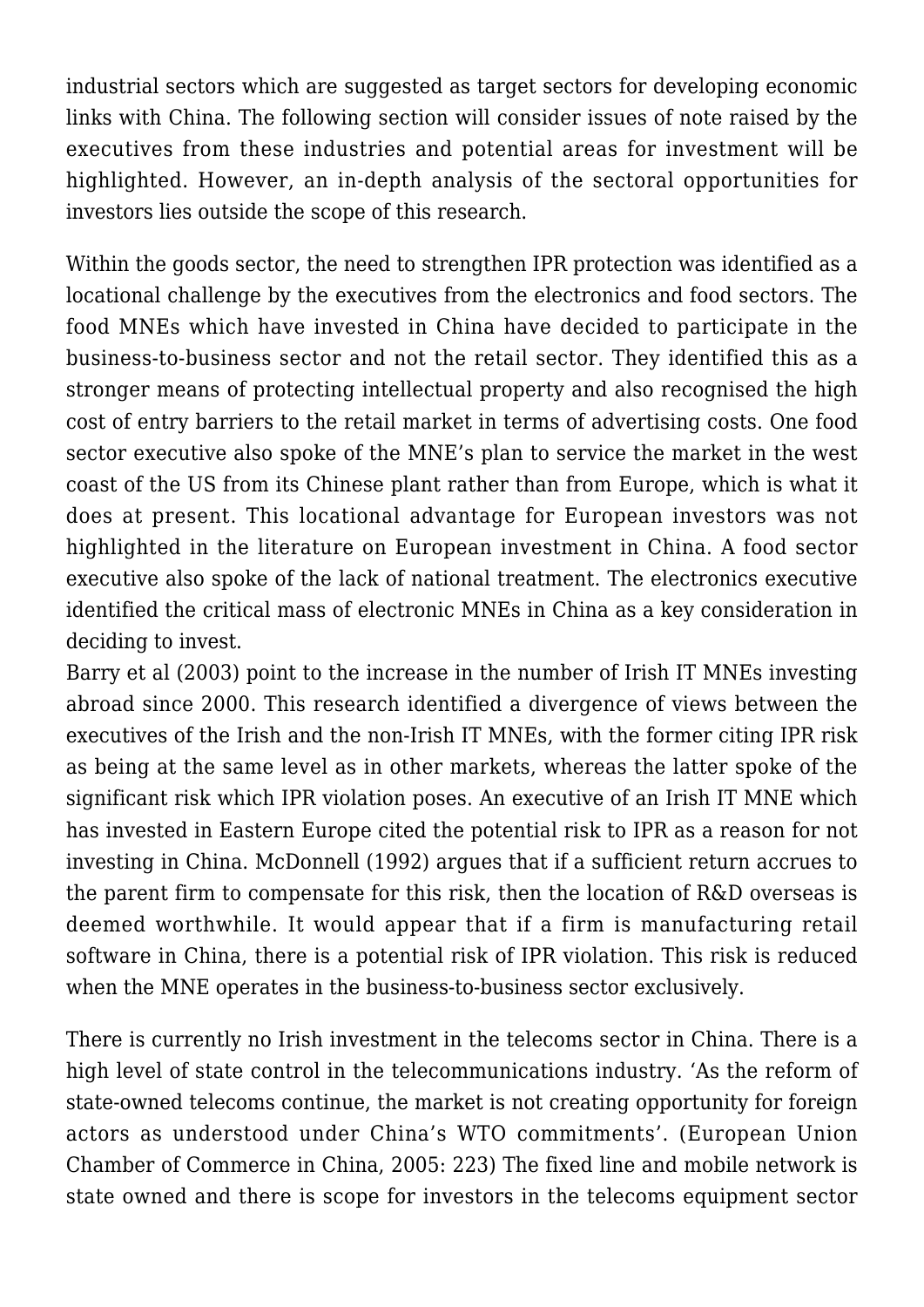only. No particular locational disadvantages were identified in this sub-sector.

The financial sector was identified as one of strong regulation, but also one of opportunity. China's growth over the past 25 years has been achieved within the context of a closed banking system. This worked by channeling individual savings into state-owned banks which were used to fund state-owned enterprises. With the opening up of the banking sector in 2006 in response to WTO obligations opportunities will increase for foreign banks to offer loans to profitable private and state-owned enterprises. This presents an opportunity for niche market lending. It also offers significant financial service opportunities as the stateowned 'big four' banks will be obliged to restructure and modernise. The banking executive identified a skills deficiency in Chinese banks. This represents a locational challenge for foreign investors who wish to establish banking operations in China, but a market opportunity for providers of specialised financial services.

The education sector in China is closely regulated, as identified by an executive from this sector. If Irish investors wish to enter this sector, it would seem that the optimal route is to co-invest with a Chinese minority shareholder. Because of the risks which joint ventures pose to ownership advantage, as identified in this research, this structure is best avoided. It is also important that education providers appreciate the changing structure of the Chinese market. 'China graduated a million technicians and engineers in 2001. That figure leapt to 2 million in 2003 and will go still higher. And the quality of engineering training has improved to the extent that fewer Chinese are now going to the United States for engineering degrees because they can obtain excellent education more cheaply at home'. (Lieberthal and Lieberthal, 2004: 4-5) This trend points to fewer Chinese students being willing to make the investment associated with studying abroad. If this trend continues, education providers from developed economies need to refocus their efforts and seek to create strategic partnerships with Chinese colleges and, in addition, to consider the direct provision of education services in China, rather than seeking to attract Chinese students to study abroad exclusively. An option which several Irish third-level institutions have successfully established is one whereby students study in both the Chinese and Irish institutions e.g three years study in China and one in Ireland.

As identified by Barry et al (2003), the construction sector is one of the most active in Irish outward FDI. Xianming (2004) gives an indication of the size of this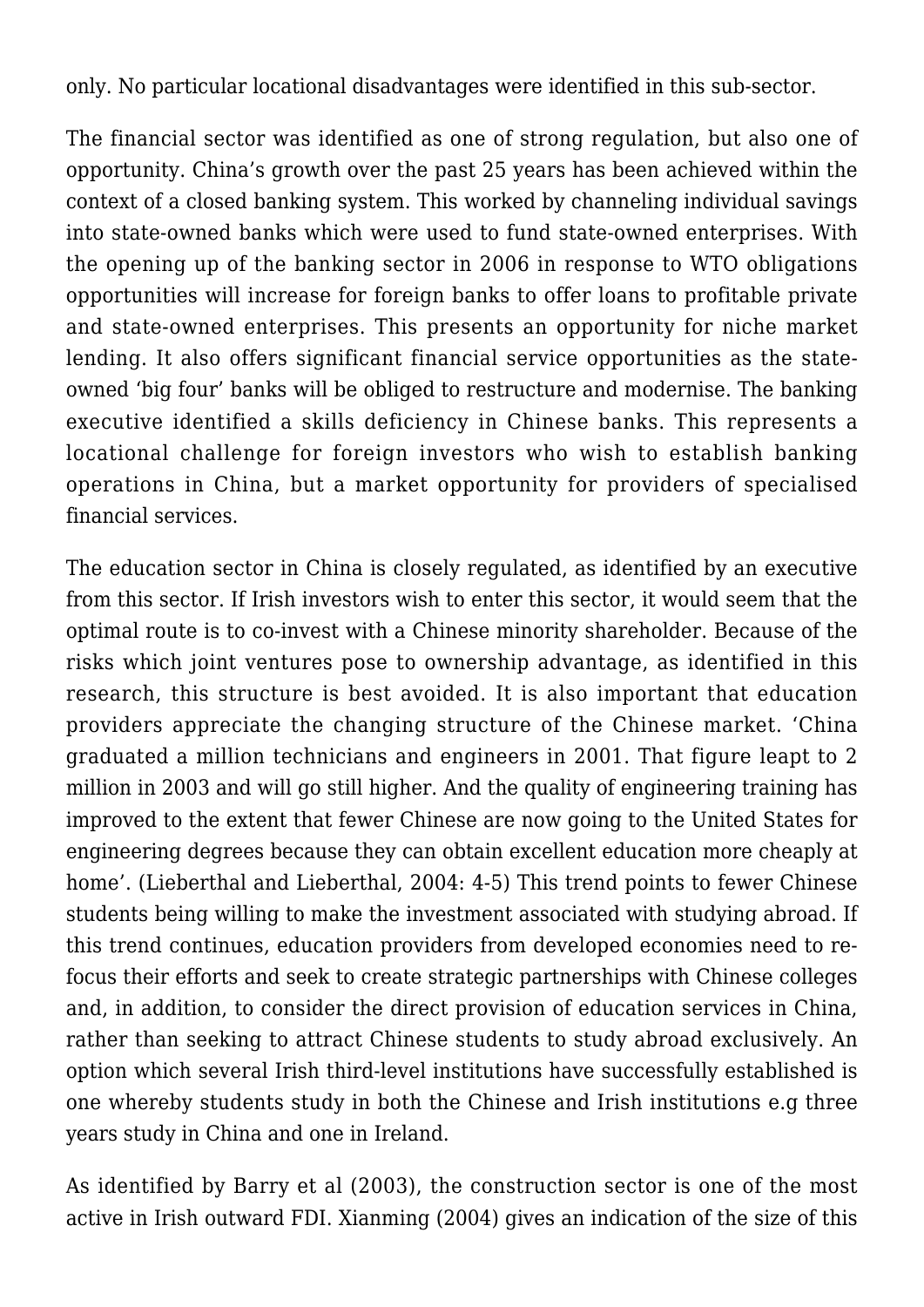sector in China. 200 million metric tons of cement are produced every year in Western Europe. In China the figure is 1,000 million metric tons. Irish construction multinationals have already displayed their ownership and internalisation advantages and have an overseas presence. China would seem to be the appropriate next stage of investment, given the nature of the expanding industry in China and the locational advantage which this confers.

In addition to these sectors, some Irish firms may wish to examine the opportunities for moving low-value manufacturing to China and strengthening their head-office operations at home. This could have the outcome of placing the firm on a stronger financial footing in the medium term. The reality is that it is becoming increasingly difficult for Irish companies to profitably manufacture lowvalue products in Ireland, given the relatively high cost base as compared with Asia. If a firm wishes to protect its ownership advantage, it may have to evaluate its internalisation advantage and examine the option of creating a manufacturing subsidiary in China whilst retaining the higher-paid jobs in the home economy e.g. finance, design etc. This practice is sometimes portrayed as the relocation of jobs, but the reality is that it is difficult to continue such manufacturing in developed economies. In the medium term, the result is the retention of higher paid and more skilled jobs in the home economy.

## *Home Country Effect*

'People take national pride when their MNEs do well in Fortunes' ranking of the largest firms in the world, but they worry when they see their companies closing domestic plants and opening up new ones in cheap-labour countries. Feelings are mixed because the issue is intricate'. (Navaretti and Venables,2004: 217) Responding to this argument, O' Toole (2007: 397) argues that 'the small number of studies that examine the productivity effects of offshoring production at an aggregate economy wide level suggest that it has a positive impact in the long run, particularly for small countries like Ireland'. In the same vein, Forfás (2001) argues that outward FDI should not be seen as an indication of economic decline, but a restructuring into higher value-added activities that will form the basis of long-term growth in competitiveness, exports and employment.

While by no means conclusive, overseas studies suggest that outward direct investment has been broadly beneficial for the 'home' economies concerned, boosting domestic exports, employment and wages, and providing a catalyst for restructuring of the domestic economy into higher value-added activities… Where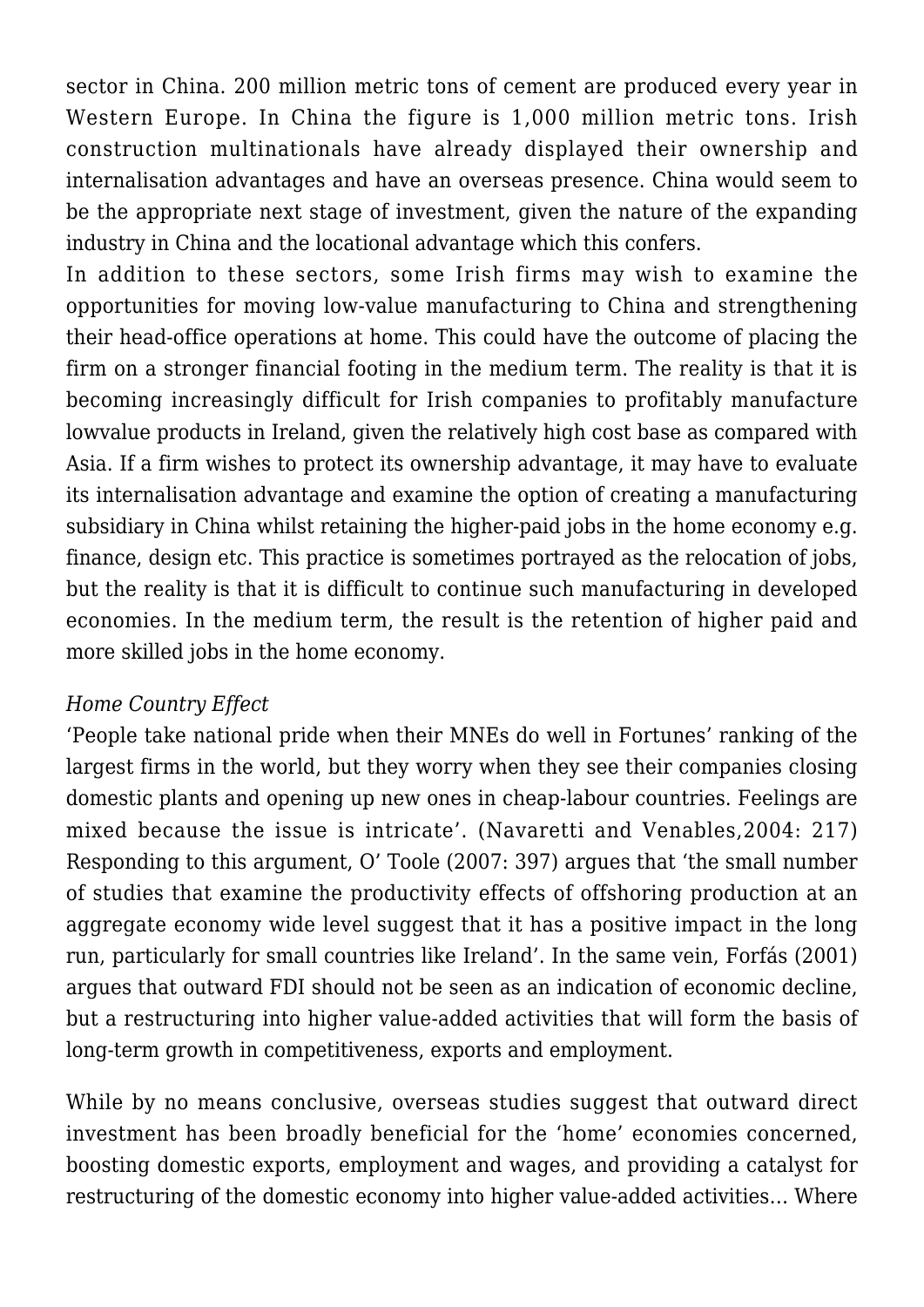key drivers in the business environment, such as taxation, infrastructure and the availability of skilled workers are supportive of high value-added activities being located in the domestic economy, then outward direct investment acts as a positive force in economic development, leading to the creation of high-skilled, highly paid employment. (Forfás 2001: Foreword)

Outward FDI is seen as having effects primarily in the areas of employment, taxation, and technology transfer. There is still considerable debate among economists about the employment effects of FDI in both the host and the home economies. In particular, the effect of outward FDI on employment levels at home is a controversial issue. (Moosa, 2002) Critics argue that outward FDI diminishes employment levels at home as the output of foreign subsidiaries becomes a substitute for output from the parent firm in the home economy. However, proponents of outward FDI contend that FDI creates jobs in the domestic economy because domestic firms export more when they have foreign subsidiaries.

Blomstrom et al (1988) analysed the employment data of Swedish MNEs, which showed that MNEs with subsidiaries abroad have higher levels of employment in head office operations when compared with firms which have not invested abroad. Head and Ries (2001) conducted research on 932 Japanese manufacturing firms over a 25-year period. They confirmed a complementarity between FDI and employment. The relationship, however, varies across firms. They found substitution when firms are not vertically integrated and assembly facilities in foreign countries are not supplied by intermediates produced at home.

Forfás (2001) clearly does not subscribe to the notion that outward FDI is a relocation of Irish jobs that will damage Irish industry.

*Despite fears that outward direct investment by Irish companies may lead to a 'hollowing out' of industry and loss of exports, studies of countries with long experiences of high levels of outward direct investment all indicate that outward direct investment and exports are broadly complementary. According to one OECD study of member countries, each \$1 of outward direct investment was associated with \$2 of additional exports and a trade surplus of \$ 1.70.* (Forfás, 2001: 4-5)

Forfás also points to the international evidence which suggests that outward FDI has broadly positive effects on employment and wage levels in the domestic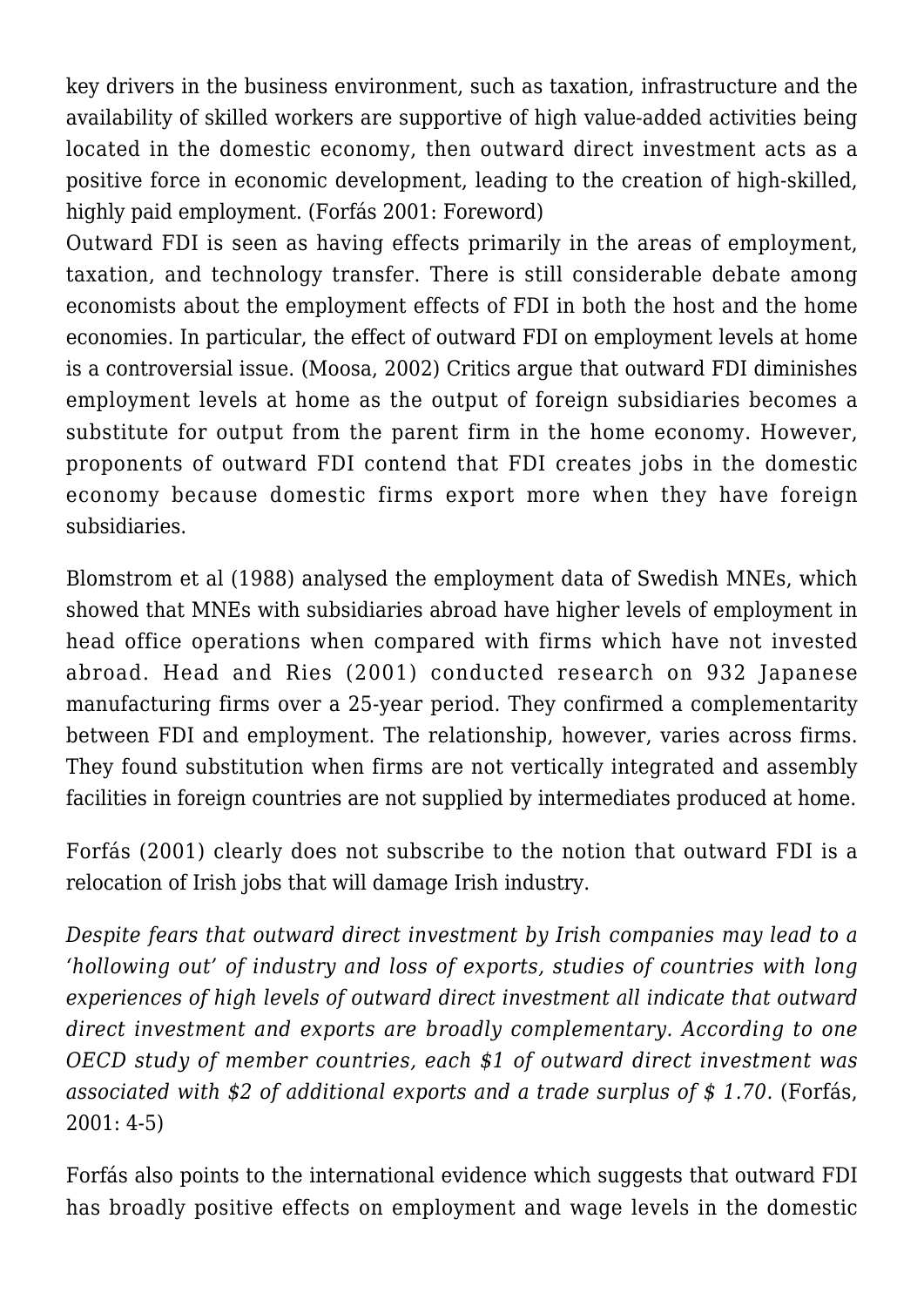economy. Research commissioned by Forfás shows that 'overseas investment by Irish companies has created demand for high-skilled employment at their respective head offices in Ireland e.g. for accountants, managers and marketing specialists'. (Forfás, 2001: 5)

In support of this view, the executive of an Irish MNE specifically argued that the company's investment in China has added value to global operations and not threatened jobs at the Irish parent firm. Indeed, it was argued that having an R&D facility in China has helped the firm acquire new clients in China and grow global operations. The literature on the effect of outward FDI on employment in the home economy is far from conclusive. There appears to be some evidence that vertical FDI may complement domestic activities, whereas horizontal FDI may have a substitution effect. 'These results contrast with the general belief that investments in cheap-labour countries weaken home activities, whereas those in other advanced economies enhance the national presence in foreign markets.

The reason is probably that vertical investment reduces production costs for the MNE as a whole, therefore raising output and employment of complementary activities at home or at least preventing them from declining'. (Navaretti and Venables, 2004: 44) This research established that Irish FDI in China does not follow the general trend identified by Barry et al and is not predominately horizontal. If vertical FDI is complementary to employment in a home economy, then Irish FDI in China may have less of an impact on employment in Ireland than outward FDI to other locations where horizontal FDI dominates.

Even if commentators hold differing views on this issue, there is a public perception that outward FDI involves the relocation of jobs to a third country. Perhaps this is an issue which needs to be addressed by commentators. While it may not be the most popular issue to address, the Irish economy is in a state of transition, having recently become a net exporter of FDI. From an economic governance perspective, it is important that issues surrounding this development are explored and policies enunciated.

Outward FDI also has an effect on taxation. Feldstein (1994) considers the effect of outward FDI in both the host and the home economies on taxes and tax credits. He argues that in the event of outward FDI the national income of the home economy will be affected, depending on the magnitude of the loss of tax revenue to the host economy and the use of foreign debt. He analyses these two factors, assuming most national savings remain in the home economy. He points out that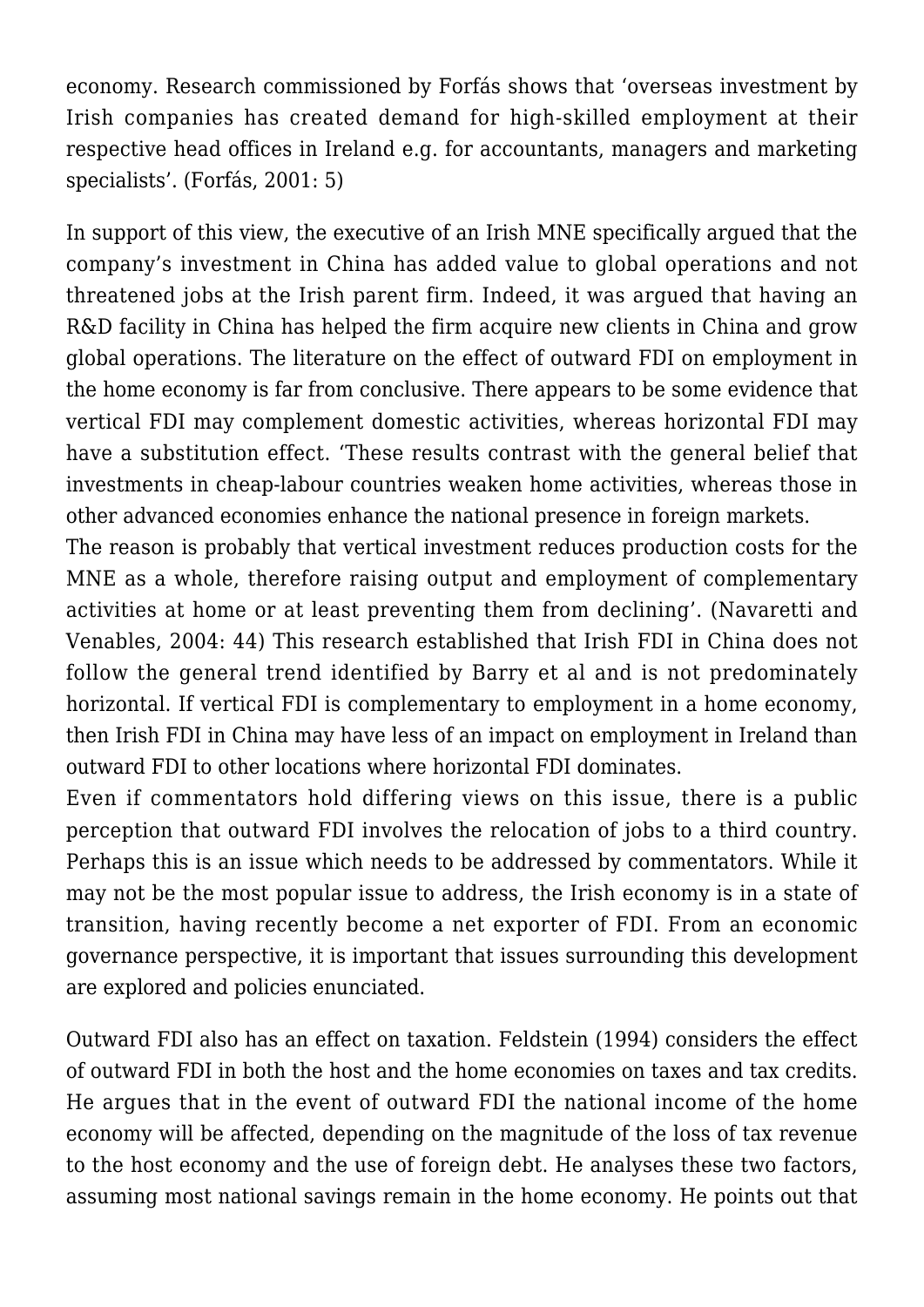the payment of tax to the host government by a subsidiary of the investing firm represents a loss of revenue by the home government. If investing firms receive tax credits for these payments, as they would do if a double taxation treaty exists, the firm will be indifferent to where the tax is paid. The firm will remain indifferent until the after-tax rate of return on the foreign investment is equal to the after-tax return on domestic investment. Another pertinent issue is whether or not outward FDI has an impact on technology up-grading and investment in R&D in the home economy.

Technology transfer to the host economy can take place through the adoption of foreign technology and the acquisition of human capital. FDI by MNEs is considered to be a major channel for the transfer of technology to developing economies. (Moosa, 2002) However, multinational enterprises will invest in technological research or the adaptation of their technology or in up-skilling local labour only to the extent that such investment holds a clear prospect of profit. The gains which accrue to the host economy are largely incidental, arising from the fact that it is in the multinational's interest for such transfers to take place (McDonnell, 1992). Moosa (2002) argues that the benefits of technology's accruing to the investing firm and the host economy are substantial.

From the perspective of the home economy as a whole, rather than the individual firm, there is an interest in retaining the key technological components at home. What may be of value to the home economy is exporting slightly obsolete technology to the host economy, which can be used to increase market penetration.**[i]** In order to maximise long-term growth, technologically advanced countries need to protect high-value technology. However, the individual firm is a profit-maximiser and will be indifferent as to where it locates its intellectual property as long as the ownership advantage can be adequately protected.

While there will be understandable adverse comment on individual factory closures in developed economies when manufacturing facilities are relocated to lower-cost economies, the evidence would appear to indicate more positive than negative effects. 'Foreign investments are more likely to strengthen than to deplete home activities… Comparing firms investing abroad and national firms just operating in the home country, we find that investing abroad enhances the productivity path of investing firms'. (Navaretti and Venables, 2004: 239) Acknowledging that research on home country effects is limited, the material

available indicates that it is in the long-term interests of the home economy for its firms to invest abroad because of the potential for market expansion or the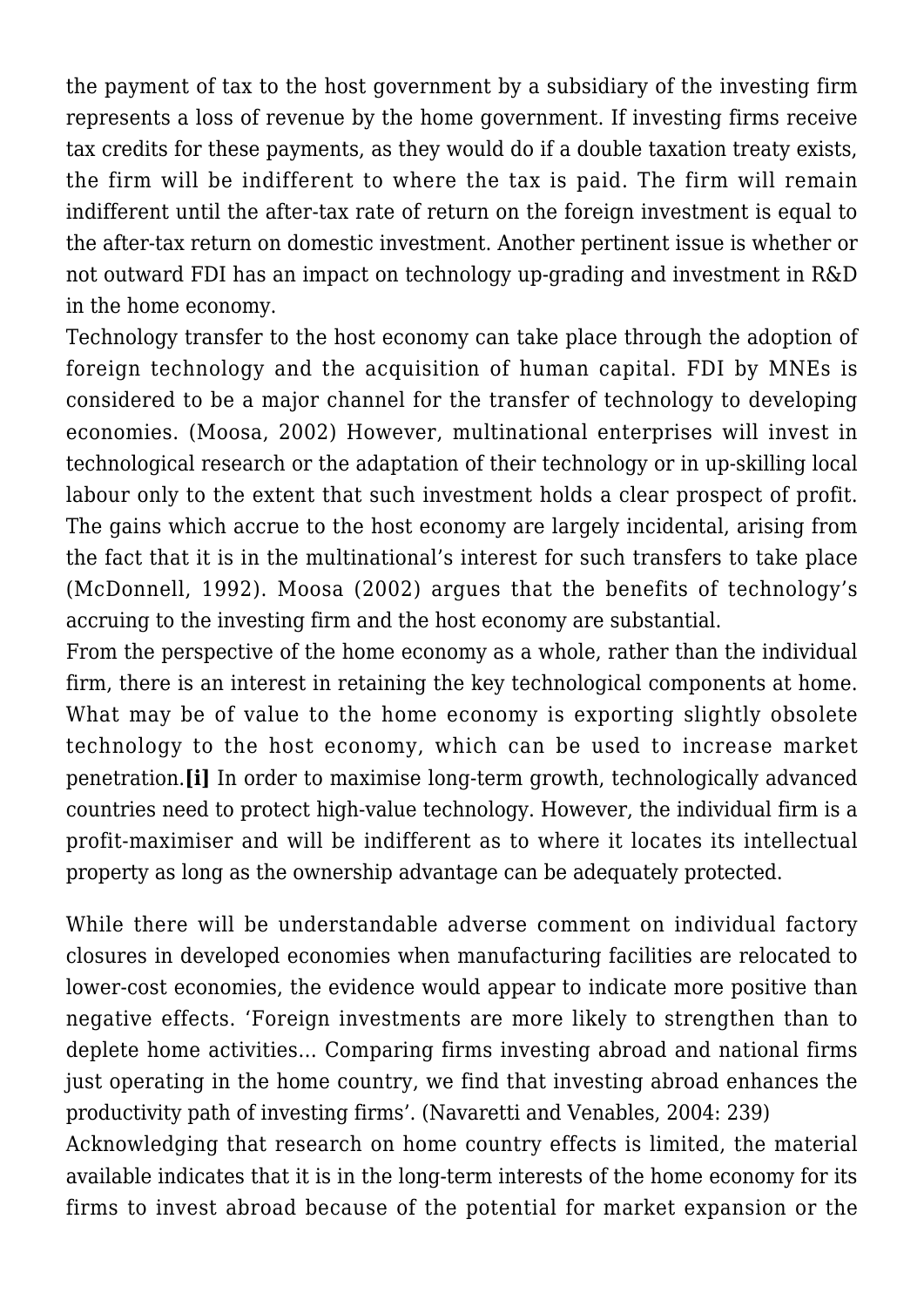production of goods at a lower cost. In the case of Ireland, a detailed econometric model would be required to accurately predict the likely outcome. One of the problems identified by Moosa (2002) is the lack of data to adequately assess the impact of outward investment on employment.

#### *Irish Public Policy*

The sub-hypothesis under study has been found to be valid, as this research has indicated that the business environment in China is relatively different from that experienced by Irish investors in traditional destinations for Irish outward FDI. Given this challenging environment and the presence of imperfect market conditions, the question arises as to the role which exists for state intervention in ameliorating these market imperfections.

There is no enunciated government policy on outward FDI. While there are understandable emotive connotations associated with outward FDI, in today's globalised economy national governments evaluate their economic strategies and policies on an on-going basis. With Ireland now a net exporter of FDI, perhaps it is opportune for a policy debate on this economic governance issue.

Ireland is an extremely open economy and subject to external economic pressures. The degree of transnationality of host countries, as measured by UNCTAD's Transnationality Index,**[ii]** shows that the most transnationalised economy in 2003 was Hong Kong, which was followed by Ireland in second place. (UNCTAD, 2006) In addition, Forfás and Enterprise Ireland (2004) point out that companies supported by Enterprise Ireland supported over 23,000 workers in overseas operations in 2003. This figure is equal to 17.5% of total employment in these companies. Given the positive effects of outward FDI, particularly in strengthening high-value wage employment at the head office, such developments have policy implications and require consideration.



Table 7: FDI Promotion Programmes of Industrialised Countries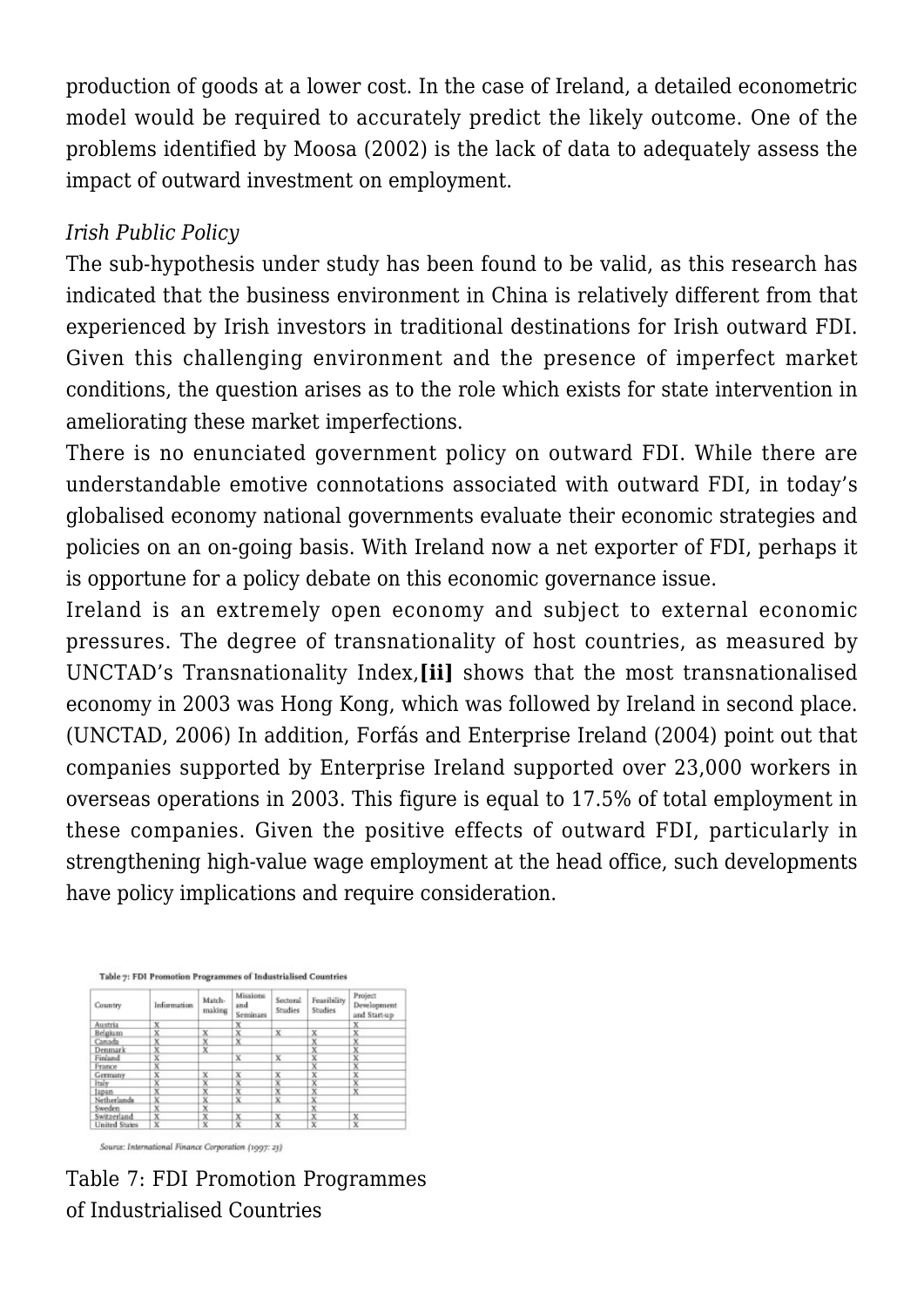Source: International Finance Corporation (1997: 23)

Indeed, governments in a number of other developed economies accept that market imperfections exist in the case of outward FDI, and operate investment promotion programmes to help national firms that wish to invest abroad. These programmes are generally focused on the provision of information on the target country, sponsoring missions of potential investors, matching potential investors to projects, and giving financial support for feasibility studies. Small- and medium-sized enterprises are normally targeted on the assumption that they lack the resources to seek out investment opportunities. The International Finance Corporation (1997: 23) argues that 'the use of public funds is justified by a market imperfection, in this case the cost and difficulty of securing information about investments in developing countries'. *Table 7* sets out the range of services available to potential outward investors in 13 developed economies.

In an interview with a senior executive of Enterprise Ireland it was confirmed that assistance may be provided to outward investors if it could be shown that outward FDI would not adversely affect employment in the Irish firm's operation and would add value to the Irish firm. Assistance in gathering information would be offered on this basis. Also, it would be possible to include such companies in trade missions, but not to provide a specific investment focus. Perhaps consideration could be given to formalising such arrangements. Understandably, government agencies must operate within very careful parameters and not be seen to assist any company relocating and shedding jobs in the home economy, but they do work with companies who need to outsource certain activities which will make the company's overall position more secure and help make it more competitive at home.

Currently no individual state agency has responsibility for outward FDI in the manner in which Enterprise Ireland is charged with promoting Irish trade and the Industrial Development Agency is responsible for attracting inward FDI in Ireland. Understandably, facilitating Irish outward FDI is a sensitive issue but, as argued above, such FDI should be developed if Ireland is to further develop its economy.

This research identified market imperfections in the Chinese economy, which investors must deal with. Economic theory makes provision for state intervention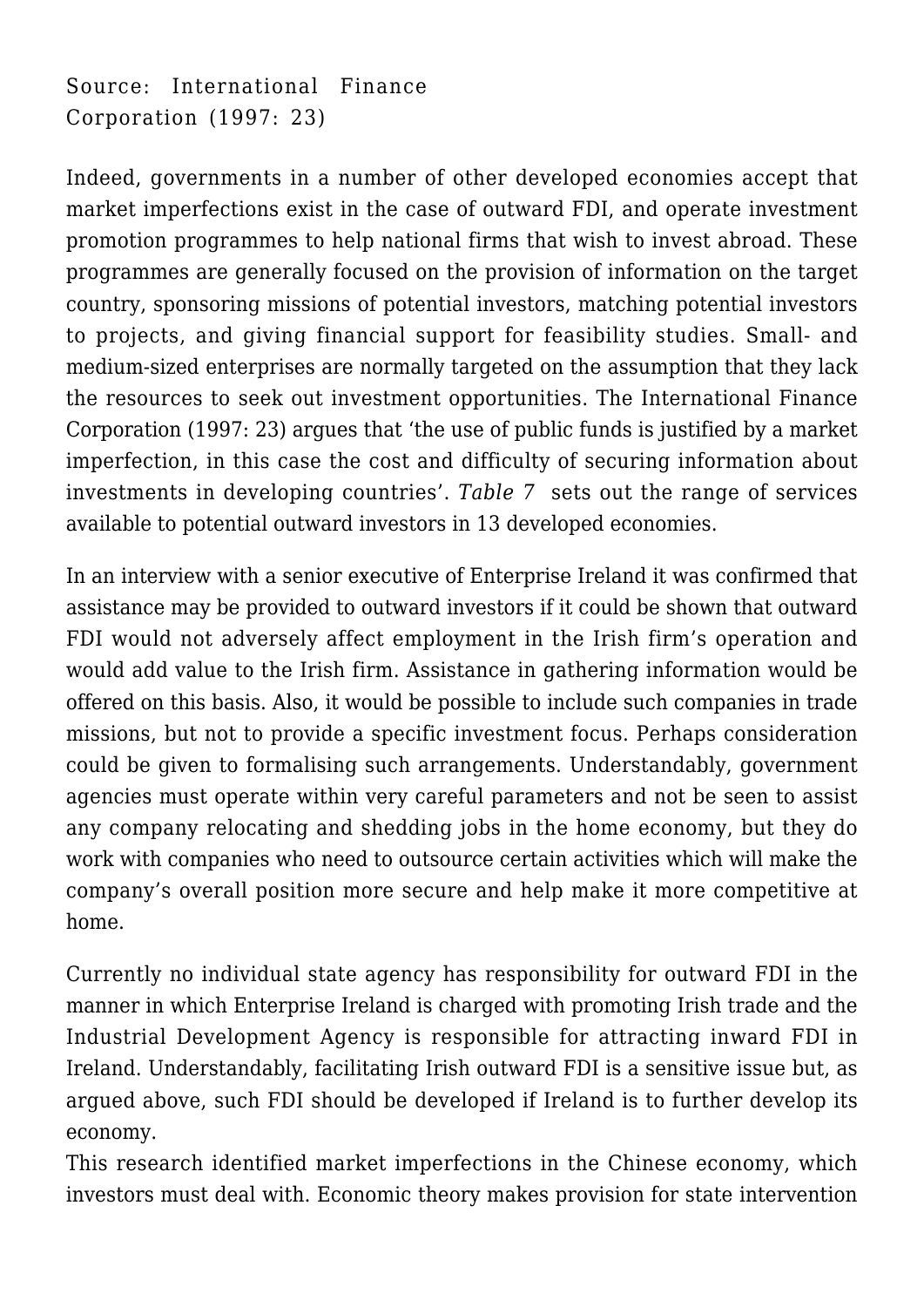when market imperfections exist. (Mulreany, 1999) Drawing on the findings of this research, potential areas of state support could be explored with a view to ameliorating the impact of China's market imperfections. Barry et al (2003) suggest that Irish MNEs do not exhibit the normal proprietary assets associated with the horizontal multinationalisation of the firms. They point to the difficulties facing firms in late-developing regions in surmounting FDI entry barriers. This strengthens the case for government intervention in facilitating investors and seeking to reduce the impact of imperfect market conditions.

Perhaps the first objective of any government intervention must be based on an informed and constructive debate on the impact of outward FDI on the Irish economy. As argued above, this is an important dimension of economic governance, given Ireland's status as a net outward investor of FDI. Responding to concerns that outward FDI is the relocation of Irish jobs to a third country, arguments proposed by commentators such as Navaretti and Venables (2004) to the effect that outward FDI actually strengthens economic activity in the home economy could be drawn on. The case of the US could be cited. It is the source of most outward FDI, yet it is the largest global economy. Arguments could be advanced that the goal of assisting Irish firms to invest overseas would be to protect the higher value, more skilled employment, with a focus on maintaining head office, R&D and core functions in Ireland.

Consideration might also be given to the expansion of the Government's Asia Strategy to incorporate the facilitation of outward FDI. IBEC (2006: 63) argues that 'Asia clearly shows potential for increasing outward foreign direct investment by a number of Irish companies'. The focus of an expanded Asia Strategy could be on providing information and assistance to medium-sized firms that wish to invest overseas, sponsoring missions of potential investors, matching potential investors to projects, and giving financial support for feasibility studies All forms of international activity are management intensive, foreign investment particularly so. Information gathering, a crucial part of the feedback process, is particularly time intensive. IBEC (2006) found that China scored the highest of the twelve Asian countries included in its research on a lack of market intelligence. The comment by one executive of a firm which has invested in Eastern Europe but not in China, that the management team did not feel competent to deal with the challenges associated with investing in China, points to the desirability of some form of government assistance. In addition, 'small firms face a high degree of risk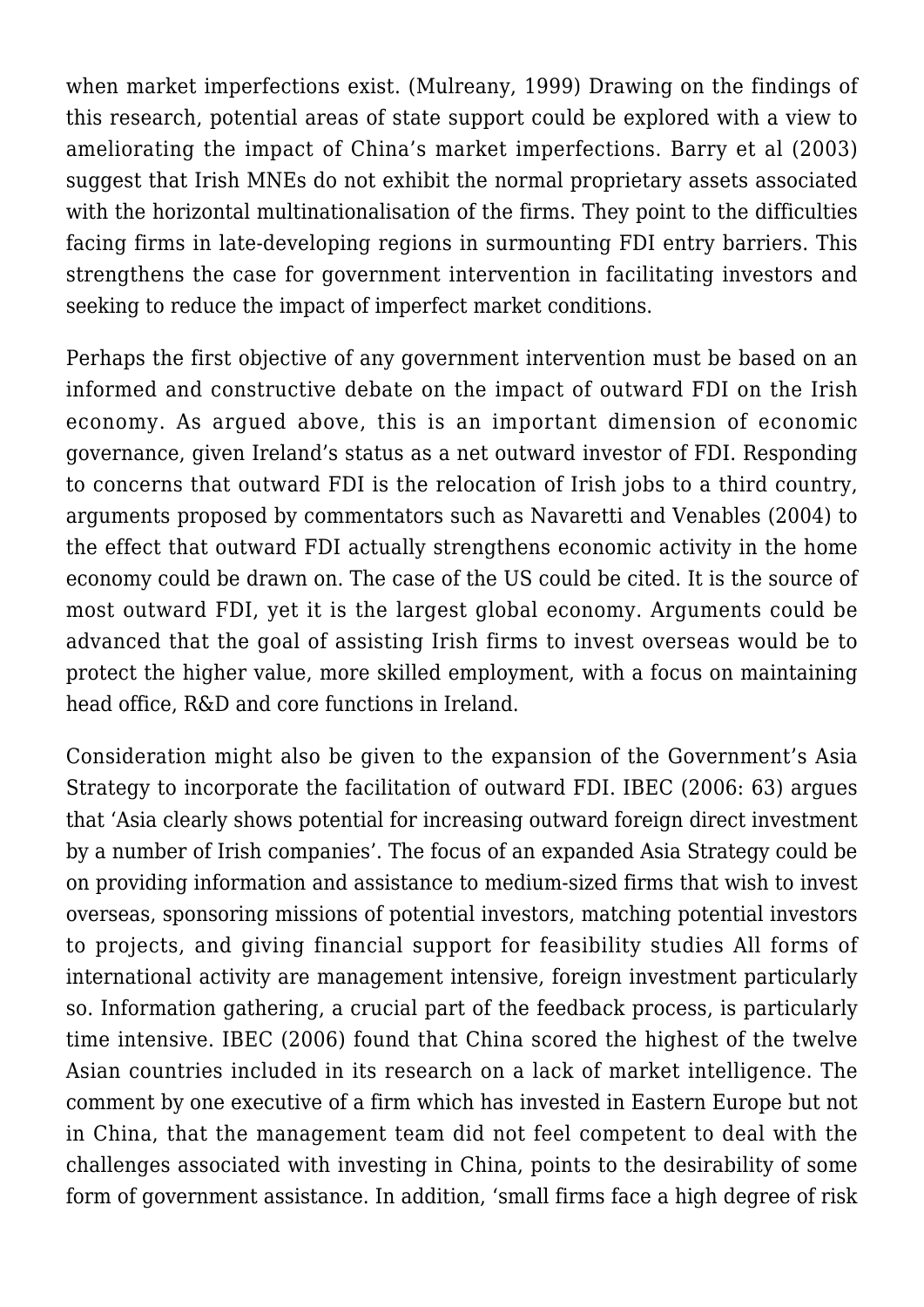in going international, it is likely that the proportion of resources committed to a single foreign direct investment will be greater in a small firm than a large one'. (Buckley, 1997: 35) Consideration could be given to putting in place a range of services for investors, similar to those identified in table 8 above, with a view to providing market intelligence and support for those Irish firms which wish to invest in China.

All Irish and non-Irish participants bar one saw no role for the home country government in providing financial support to investing MNEs. They were of the clear view that it was inappropriate for home governments to subside investment overseas and that investment should be undertaken based on clear economic rationale. However, all executives envisaged a role for home government 'soft' supports to varying degrees.

Utilising the analytical framework of state supports employed by the IFC, as set out in table 8 above, the executives of Irish MNEs interviewed within the framework of this research identified the need for a greater provision of information by state agencies. In addition, the lack of assigned responsibility to any state body for the provision of assistance for outward investors was identified. The lack of a specific focus on outward investment in 'trade missions' was raised, as were the lack of potential 'match-making' and funding for feasibility studies. With a very slight re-focussing, the introduction of these services would assist Irish MNEs in their endeavours to invest abroad.

Specific issues of note were also identified by this research. The most significant locational challenge identified by executives is the potential threat to intellectual property, which investing in China poses. Government has a role to play in lobbying for greater protection for this ownership advantage. It is probably fair to say that most lobbying on this issue is undertaken by the European Commission on behalf of EU member states, and by the European Chamber of Commerce. Perhaps a role exists for concerted lobbying by individual EU governments in addition to the role played by the European Commission. There is a temptation to leave issues such as this to the European Commission, as trade is a competence of the European Commission. However, concerted action is likely to lead to stronger results. Lobbying at governmental level is also required when national treatment is denied to foreign investors.

Managing government relations is an important dimension of investing in China which Irish investors would be unfamiliar with. While China is a transition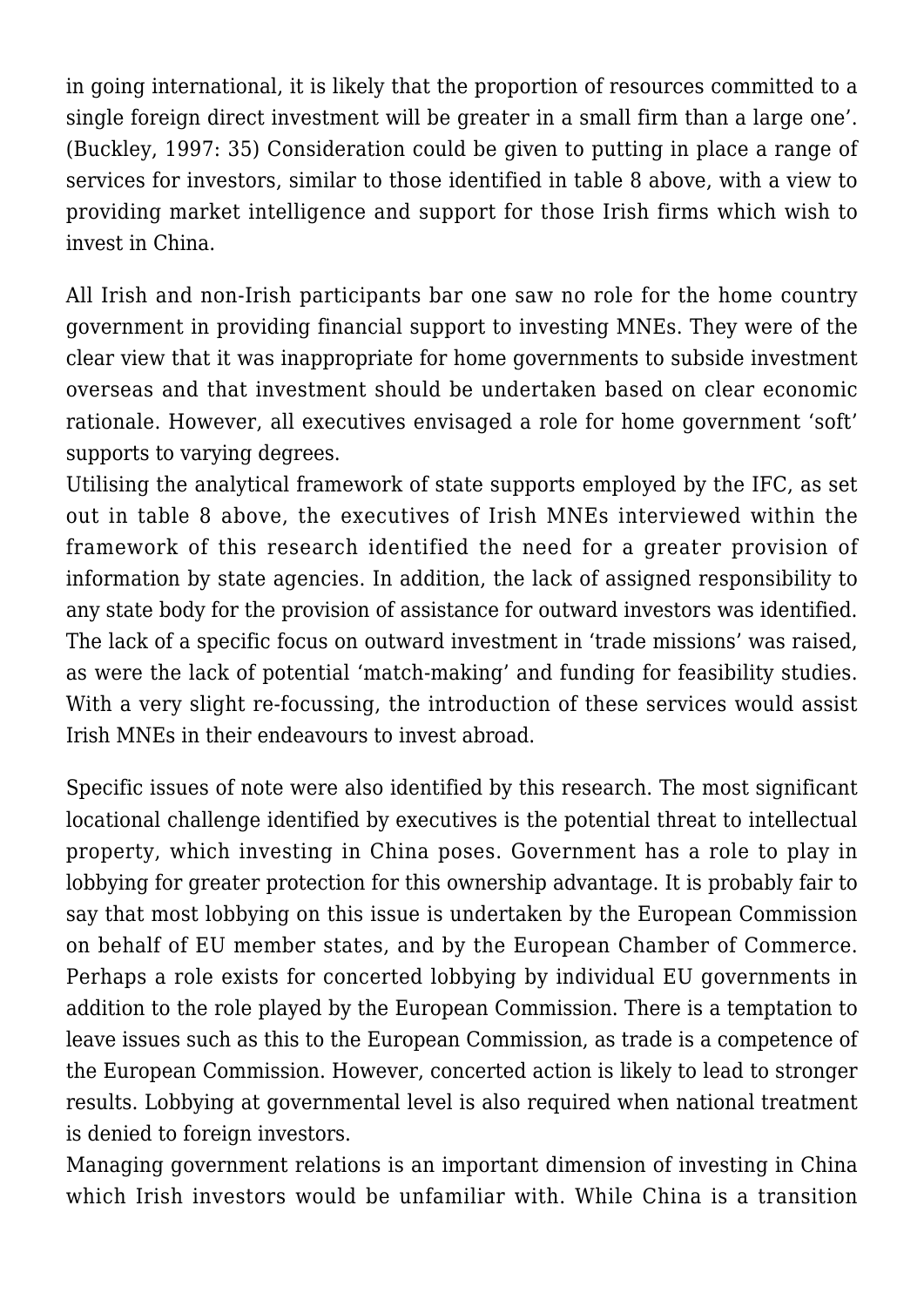economy, it maintains many of the hallmarks of a centrally-planned economy. Government tends to intervene in the economy to a greater degree than in western economies. (Robins, 1996) Osland (1994) argues that, when operating in an economy with an element of arbitrariness in decision-making, maintaining good relationships with officials is critical to long-term success. Robins (1996) points to the close involvement which the Chinese authorities maintain in the economy and their willingness to intervene and manage markets.

All executives acknowledged and were deeply appreciative of the role played by diplomatic missions and state agencies in assisting entry into the Chinese market and in facilitating contact with relevant Chinese officials. The location of diplomatic missions should be reviewed periodically to assess if additional locations are required to reflect emerging Irish investment location patterns in China. The findings of this research are supported by IBEC (2006: 63), which found that 'over half of the companies surveyed found the support offered by Diplomatic and State Agency offices important or critical'. It was also found that these supports were perceived as relatively more important to companies doing business in Asia than elsewhere.

The policy of providing limited venture capital merits further consideration. An Irish MNE specialised textile manufacturer found it difficult to raise capital. It was only after the state agency responsible for the promotion of trade decided to invest that it proved possible to raise the required capital. The State may be required to take on such a role on a case-by-case basis. Enterprise Ireland commonly takes a shareholding in start-up companies in Ireland. There may be a need to extend this practice and actively take a shareholding in firms which wish to invest abroad, but only in cases where this would result in the maintenance and strengthening of the Irish base of operation. Such an investment should be undertaken only in firms which can exhibit that they possess ownership and internalisation advantages.

Governments also have a role to play in providing the legal infrastructure to facilitate FDI. At the end of 2006 there were 2,944 double taxation treaties globally (International Bureau of Fiscal Documentation), pointing to the importance which governments attach to this issue. Jun (1989) identifies three channels through which tax policies affect the decisions taken by MNEs. First, the tax treatment of income generated abroad has a direct effect on the net return on FDI. Second, the tax treatment of domestic income affects the profitability of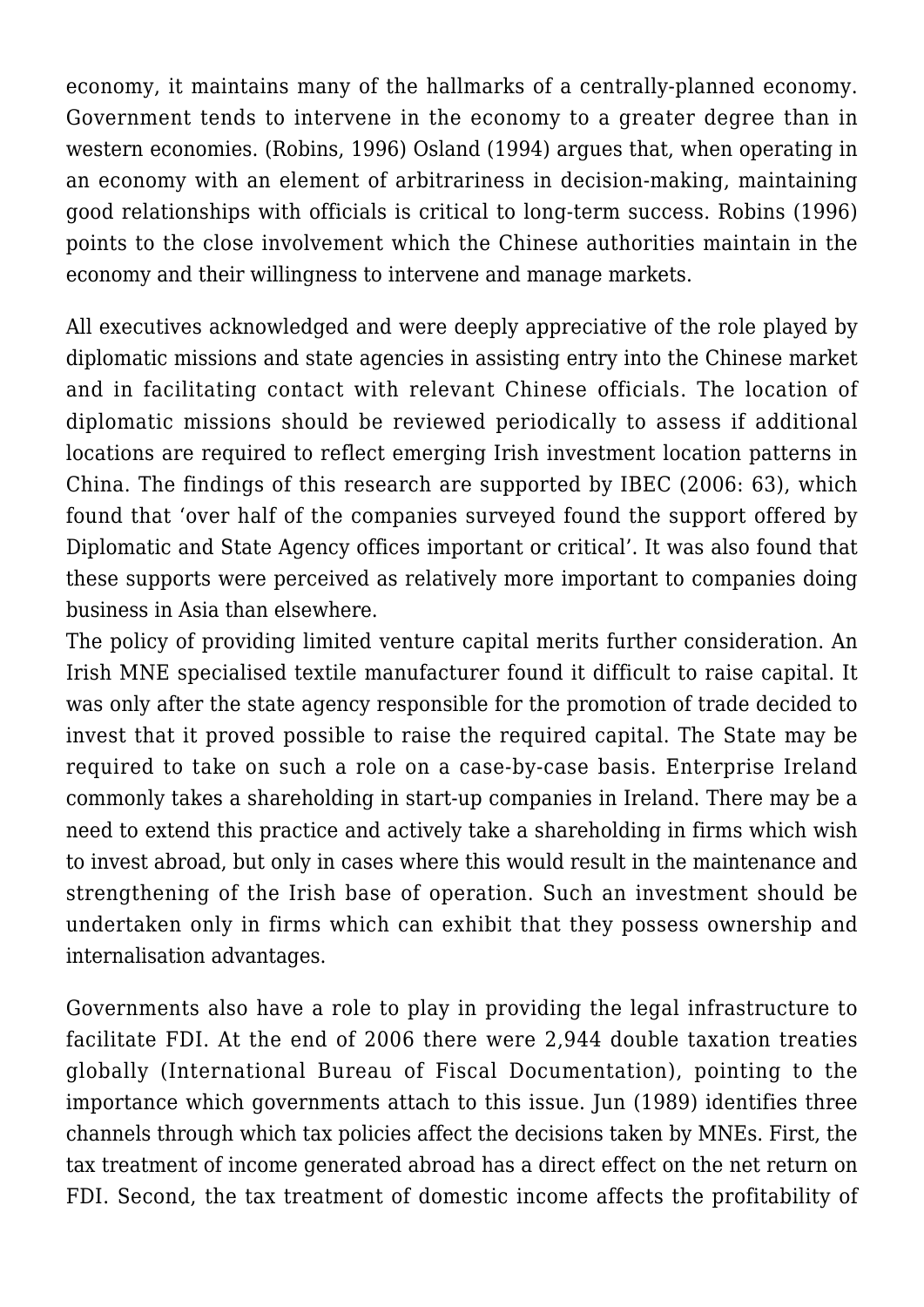domestic investment. Finally, tax policies affect the relative cost of capital employed in FDI. By using an inter-temporal optimisation model, Jun shows that an increase in the domestic corporate rate of tax leads to an increase in the outflow of FDI.

What is important is the existence of a double taxation treaty with the country in which they are investing. Ireland has 41 double taxation treaties, including one signed with China on 19 April 2000. (Department of Finance, 2006)

However, Ireland does not have a Bilateral Investment Treaty (BIT) with China. In fact, Ireland has only one BIT, which was concluded with the Czech Republic in 1996. In comparison, 19 of the EU's 25 member states have BITs with China. In fact, of the EU15 (member states prior to the May 2004 enlargement), all of the other 14 have BITs with China. (UNCTAD, 2007) Ireland's policy relating to Bilateral Investment Treaties was discussed with a senior official in the Department of Enterprise, Trade and Employment. He set out the Government's general policy that multilateralism is the preferred framework for issues of this nature, given our membership of the EU. He stated that there are many EU trade and competition regulations which impinge on investment treaties and which have to be taken into account. When third countries suggest a bilateral investment treaty (BIT), the Department declares its preference that the country should negotiate a comprehensive agreement with the EU, which will have legal effect in Ireland.

The Chinese authorities attach considerable significance to the signing of international agreements as a visible expression of friendship between two nations. The author has witnessed this penchant for signing Memoranda of Understanding during trade missions. While there are very valid reasons why Ireland does not negotiate BITs, perhaps consideration could be given to evaluating the potential merits of such a treaty with China, given its status as the prime location for inward FDI.

The challenge facing the Irish Government is to manage the impact of the increasing levels of outward FDI in order to ensure that core technology remains in Ireland and that higher value employment is created, while at the same time strengthening Irish companies to enable them to compete in the global economy. The Government can assist by providing information and expertise to companies which wish to invest in China's challenging market. This should not be seen as advocating the movement of large tranches of the Irish industrial base to China. Rather it is a recognition of the market opportunities which China offers to Irish